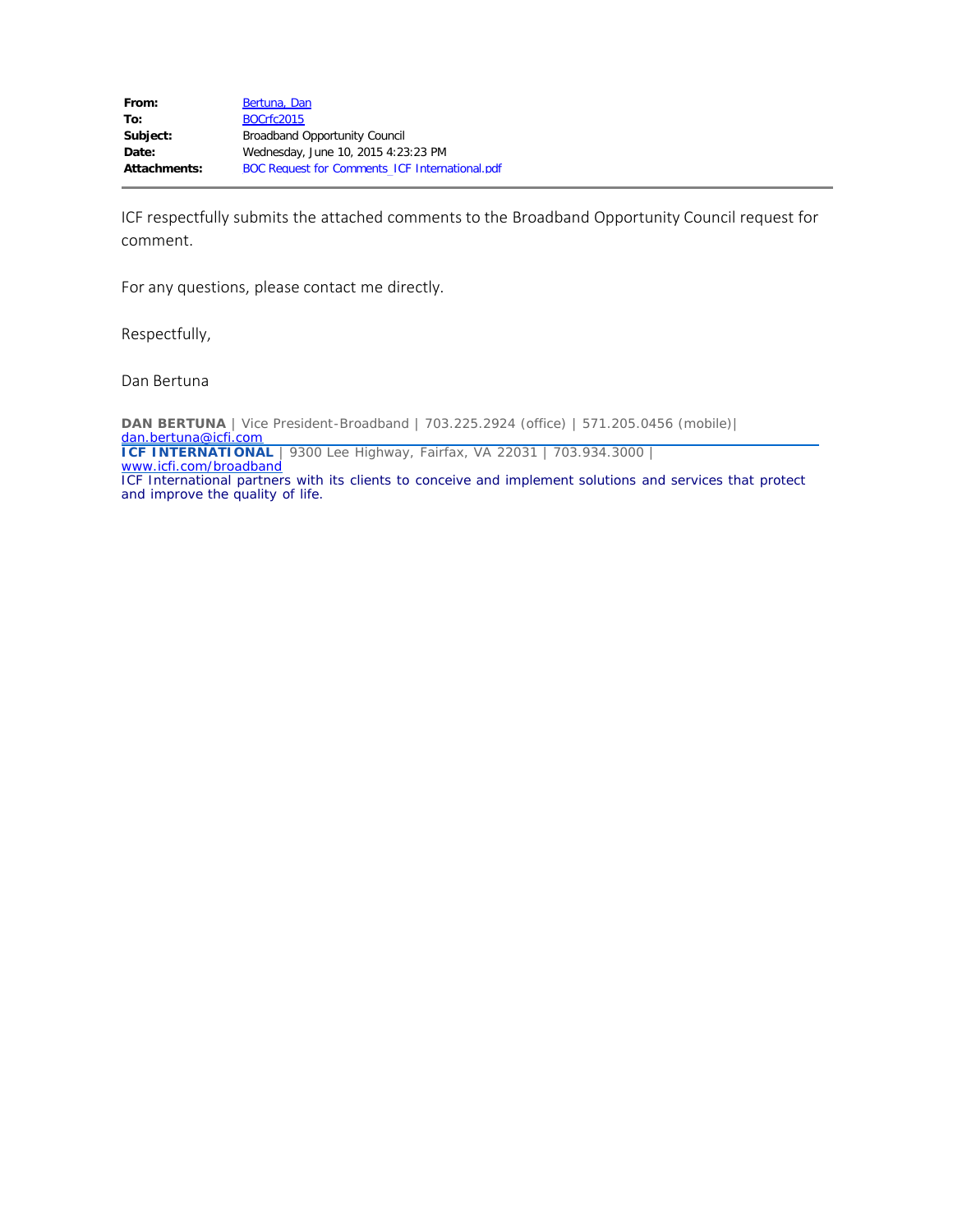

June 10, 2015

# **Before the UNITED STATES DEPARTMENT OF COMMERCE NATIONAL TELECOMMUNICATIONS & INFORMATION ADMINISTRATION Washington, DC**

| In the Matter of                       |  |
|----------------------------------------|--|
| <b>Broadband Opportunities Council</b> |  |
| <b>Request for Comment</b>             |  |
|                                        |  |

) Docket No. 1540414365-5365-01

## **Comments by ICF International to the Broadband Opportunity Council**

)

)

) ) )

(sent via email to **BOCrfc2015@ntia.doc.gov**)

ICF International applauds the Administration's efforts to help communities around the country gain access to fast and affordable broadband. A robust and accessible broadband network can unlock a variety of opportunities to support innovation, community and economic development, education, healthcare, public safety, and government services. While regional, state, and local governments play a vital role in supporting broadband that is affordable, reliable, abundant, and redundant, the federal government plays a very important role. From the FCC's Universal Service Fund programs to the Administration's Broadband Stimulus, to existing programs across many executive agencies, the federal government can play a role in accelerating broadband deployment and promoting the technology's adoption across the country. Through the efforts of the Broadband Opportunities Council (BOC), these executive branch agencies can ensure that broadband access and adoption is proactively addressed in existing federal programs which can have a multiplier effect for community's economic and social health. A coordinated and comprehensive broadband strategy will provide the foundation to effectively extend broadband infrastructure, support a reasonable standard of service, and facilitate affordable adoption of broadband services by more community anchor institutions, businesses, and residents.

## **ICF International**

ICF International provides professional services and technology solutions that deliver beneficial impact in areas critical to the world's future. Since 1969, ICF has been serving government at all levels, major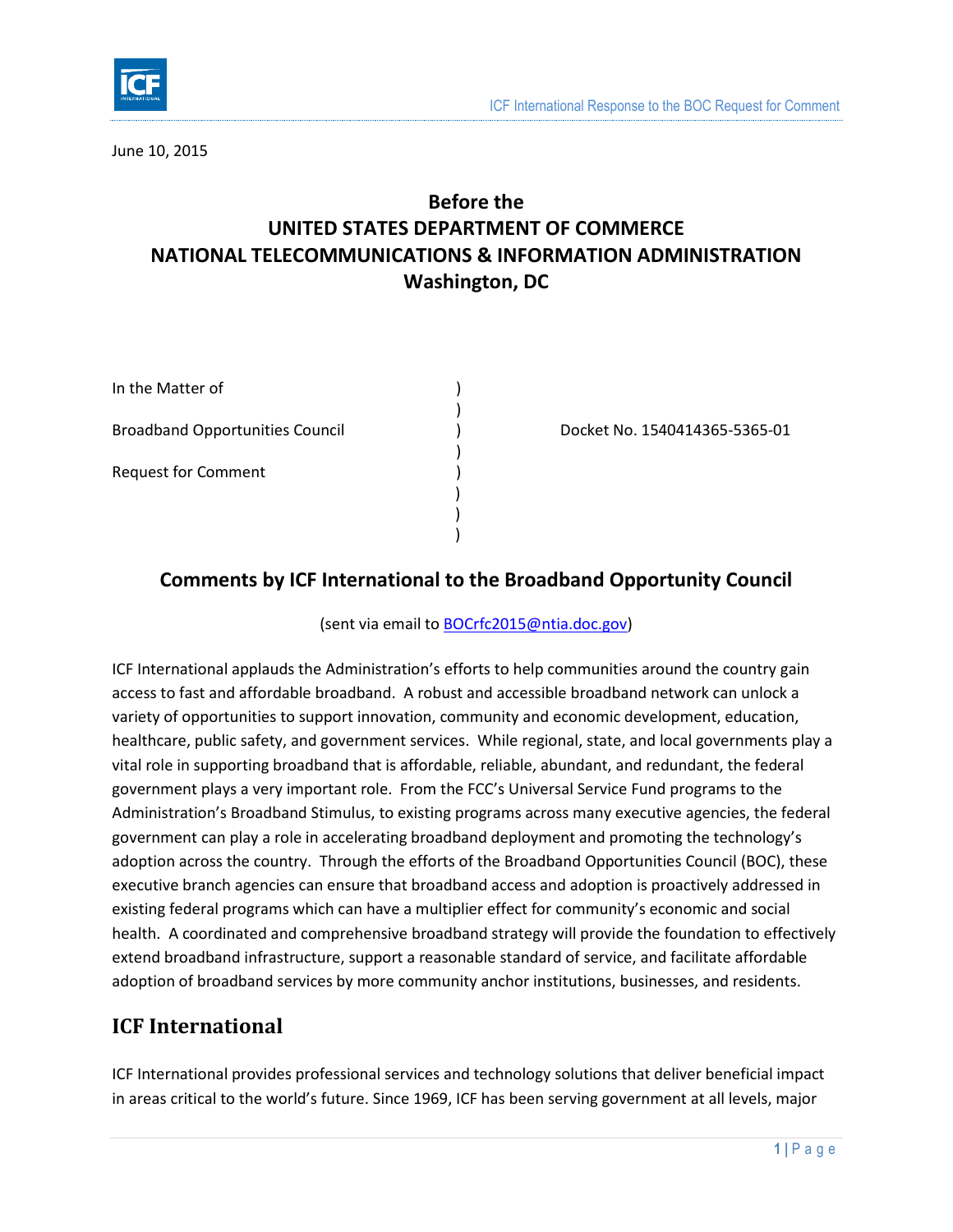

 $\overline{\phantom{a}}$ 

corporations, and multilateral institutions. With more than 5,000 people operating worldwide out of more than 70 offices, we bring deep domain expertise, problem-solving capabilities, and a results-driven approach to deliver strategic value across the lifecycle of client programs. Our expanding capabilities in digital engagement are proving essential across all of our key markets: government, health, energy, environment, and transportation. And the ability to deliver digital solutions resides in a robust infrastructure. ICF has been involved with America's broadband issues for almost a decade. ICF's Housing and Community Development practice helps communities, governments, non-profits, and businesses leverage broadband infrastructure to meet community goals while improving the quality of life for residents. ICF staff have been involved with broadband feasibility studies and broadband network designs for fiber to the premise, cable, wireless, LTE, WiMAX, satellite, and combined solutions for communities throughout the U.S. ICF supported the U.S. Department of Agriculture (USDA) Rural Utilities Service (RUS) with the oversight of post-award project implementation for more than \$3.5B in awards made under the Broadband Initiatives Program (BIP), which was created by the American Recovery and Reinvestment Act of 2009. ICF reviewed more than 2,000 grant applications and provided telecommunications, engineering, and finance expertise to assist RUS with feasibility assessments, network viability, and financial solvency reviews for projects that developed and expanded broadband networks serving rural communities. We remain a leading partner of choice, known for delivering value throughout the lifecycle of a program, project or initiative and prepare our clients for what lies ahead.

#### **A. OVERARCHING QUESTIONS**

### 1. How can the federal government promote best practices in broadband deployment and adoption? What resources are most useful to communities? What actions would be most helpful to communities seeking to improve broadband availability and use?

Federal agencies are aligned and organized around domain areas to make best use of resources and expertise. Fortunately and unfortunately, broadband cuts across all those agencies making consistency among best practices difficult to achieve and even more difficult to sustain. The President's Executive Order on Accelerating Broadband Infrastructure Deployment<sup>1</sup> requires the Department of Transportation to review dig once requirements to implement best practices to accommodate broadband deployment. This type of policy should be expanded and extended to agencies that fund infrastructure programs where the inclusion of conduit or dark fiber would have a minimal impact on the cost of the project but would pay tremendous dividends in terms of both time and money for expanding broadband access. Both NTIA and RUS have extensive lessons learned as a result of the BTOP and BIP programs and would be ideal candidates for a national broadband clearinghouse where both federal program managers and state and local planners could find information to assist with coordination among programs. A National Broadband Clearinghouse could bring together the many programs already consider broadband issues in their funding decisions. A Broadband Clearinghouse

<sup>&</sup>lt;sup>1</sup> See [https://www.whitehouse.gov/the-press-office/2012/06/14/executive-order-accelerating-broadband](https://www.whitehouse.gov/the-press-office/2012/06/14/executive-order-accelerating-broadband-infrastructure-deployment)[infrastructure-deployment](https://www.whitehouse.gov/the-press-office/2012/06/14/executive-order-accelerating-broadband-infrastructure-deployment)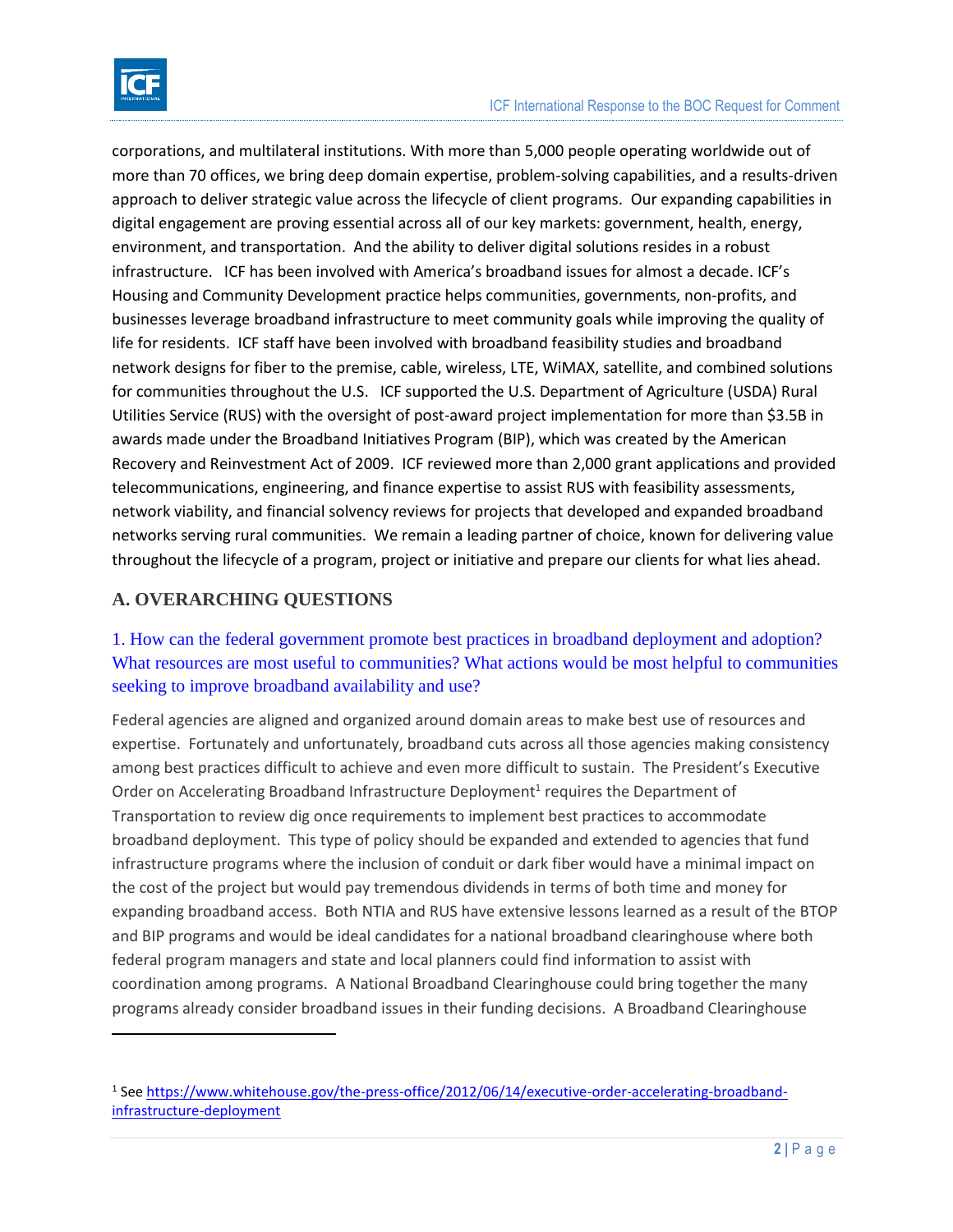

 $\overline{a}$ 

could facilitate coordination between federal programs that can currently be used by organizations looking to broadband as a means to contribute to economic development, workforce development and healthcare delivery to highlight a select few applications that are enable with broadband. Multiple executive agencies have programs where, if funds were pooled or programs leveraged, a one-time investment in networks would pay dividends across multiple agencies. For example, the Health Resources and Services Administration (HRSA) under the U.S. Department of Health and Human Services funds telehealth projects<sup>2</sup> while the U.S. Department of Agriculture's Distance Learning and Telemedicine program<sup>3</sup> can be used by entities that provide education or health care through telecommunications. For an organization or community looking to fund a broadband network to be used to promote telehealth, both of these programs could be useful however the programs by themselves have different application criteria and timelines, and would require an applicant to report on two separate programs. The BOC should look at the feasibility of creating an evaluation framework that would enable an applicant or grantee to one program to more easily leverage the funding of a second program. This type of coordination is currently not possible and there is no incentive on behalf of either program to work together. The U.S. Economic Development Administrations (EDA) is leading a number of multi-agency initiatives focused on reducing bureaucratic barriers<sup>4</sup> to increase regional economic development efforts in communities across the nation and perhaps lessons-learned from this collaboration could be applied to broadband deployment.

### **B. ADDRESSING REGULATORY BARRIERS TO BROADBAND DEPLOYMENT, COMPETITION, AND ADOPTION**

## 7. What federal programs should allow the use of funding for the deployment of broadband infrastructure or promotion of broadband adoption but do not do so now?

Planning for broadband infrastructure deployment is one of the biggest challenges for small and rural communities. This is a critical path issue when it comes to leveraging existing projects that may not be directly associated with broadband use. The Department of Housing and Urban Development has long allowed for planning funds to be used in the Community Development Block Grant (CDBG) program<sup>5</sup>. However many communities have not used these funds for broadband planning due to competing, and sometime more urgent and immediate needs for water and sewer infrastructure. The Department could make a big impact to rural broadband planning by encouraging communities (most likely State grantees who serve these regions) to develop regional and community broadband plans as part of the Consolidated Planning process. This would ensure that broadband needs are assessed at the earliest planning stages when it is easier to include empty conduit or dark fiber for future use.

<sup>&</sup>lt;sup>2</sup> See<http://www.grants.gov/web/grants/view-opportunity.html?oppId=276235>

<sup>&</sup>lt;sup>3</sup> See<http://www.rd.usda.gov/programs-services/distance-learning-telemedicine-grants>

<sup>&</sup>lt;sup>4</sup> See<http://www.eda.gov/about/multi-agency-initiatives.htm>

<sup>5</sup> [http://portal.hud.gov/hudportal/HUD?src=/program\\_offices/comm\\_planning/communitydevelopment/programs](http://portal.hud.gov/hudportal/HUD?src=/program_offices/comm_planning/communitydevelopment/programs)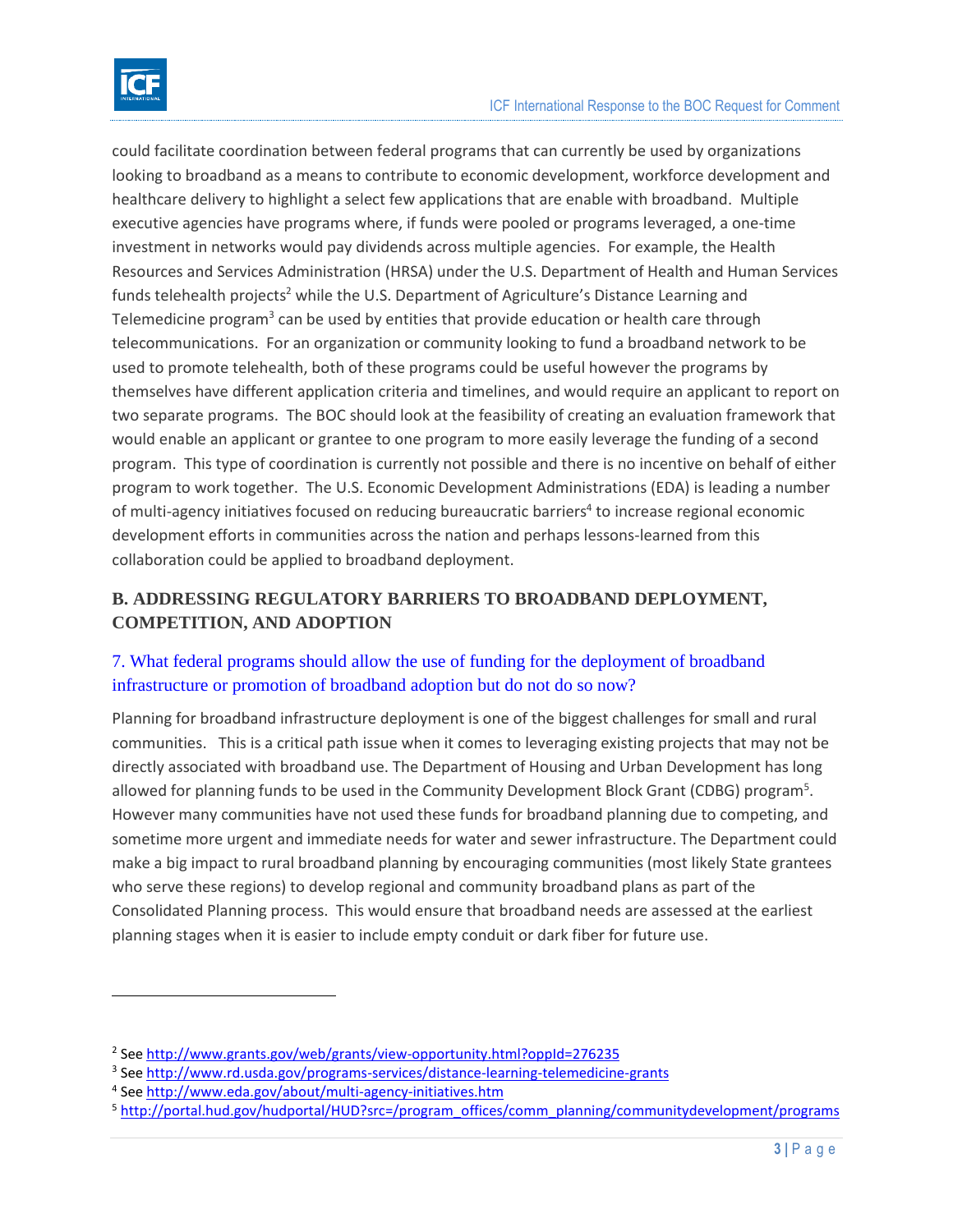

Broadband development may be treated as infrastructure, a public facility, or a private utility but the definition of the service area is critical in determining compliance with the national objective requirement. The population in the service area of the entire project must be considered. The CDBG program does not provide for an "allocation of benefit." If a project serving a large area does not meet the low- and moderate-income (LMI) criterion, a grantee cannot separate out the cost to serve a section of the overall area which is 51 percent LMI and then qualify that portion of the project as eligible under CDBG. In short, while CDBG funds are eligible to be used to support broadband deployment, the statutory requirement to meet a national objective restricts the practical ability of a grantee to carry out such activities.

#### **C. PROMOTING PUBLIC AND PRIVATE INVESTMENT IN BROADBAND**

#### 13. What changes in Executive Branch agency regulations or program requirements could incentivize last mile investments in rural areas and sparsely populated, remote parts of the country?

Collecting broadband data is a moving target with the constant increase in speeds and the focus on speed to determine broadband versus digital subscriber lines (DSL) or plain old telephone service (POTS) lines. Furthermore, basing funding definitions on census blocks can be problematic, particularly for large census blocks that include large areas of difficult terrain where it is difficult to install broadband infrastructure. While we understand that the BOC is not tasked with reviewing or recommending actions under the purview of the Federal Communications Commission (FCC), there should be an effort to conduct actual, validated, coverage footprints so that unserved residents are not denied funding because they reside in a census block that is partially covered by an existing broadband service.

## **E. ISSUES RELATED TO STATE, LOCAL, AND TRIBAL GOVERNMENTS**

### 21. How can the federal government support state, local, and tribal efforts to promote and/or invest in broadband networks and promote broadband adoption? For example, what type of capacity-building or technical assistance is needed?

Broadband plays a vital role in most communities across America; however, in Indian country, broadband is not readily accessible. Both native and non-native residents of communities of American Indian tribes and Alaska native villages are among the most unserved and underserved citizens in America with regard to telecommunications and broadband services. With more ready access, broadband could afford tribal nations across the United States great opportunities to promote economic development and growth and support overall tribal infrastructure, services, and cultural preservation. It could provide a platform for allowing tribal leaders to better communicate with their citizens; students to learn about their language, culture, and history; tribal members to train for new careers in the everevolving economy; and medical facilities to improve healthcare delivery and services. While access to broadband networks is a primary need, understanding the benefits of broadband adoption remains an important component in expanding broadband usage in Indian country. The BOC should consider recommending programs that provide extensive engagement with tribes, like temporary assistance for needy families (TANF), workforce development, and child welfare agencies, to include digital literacy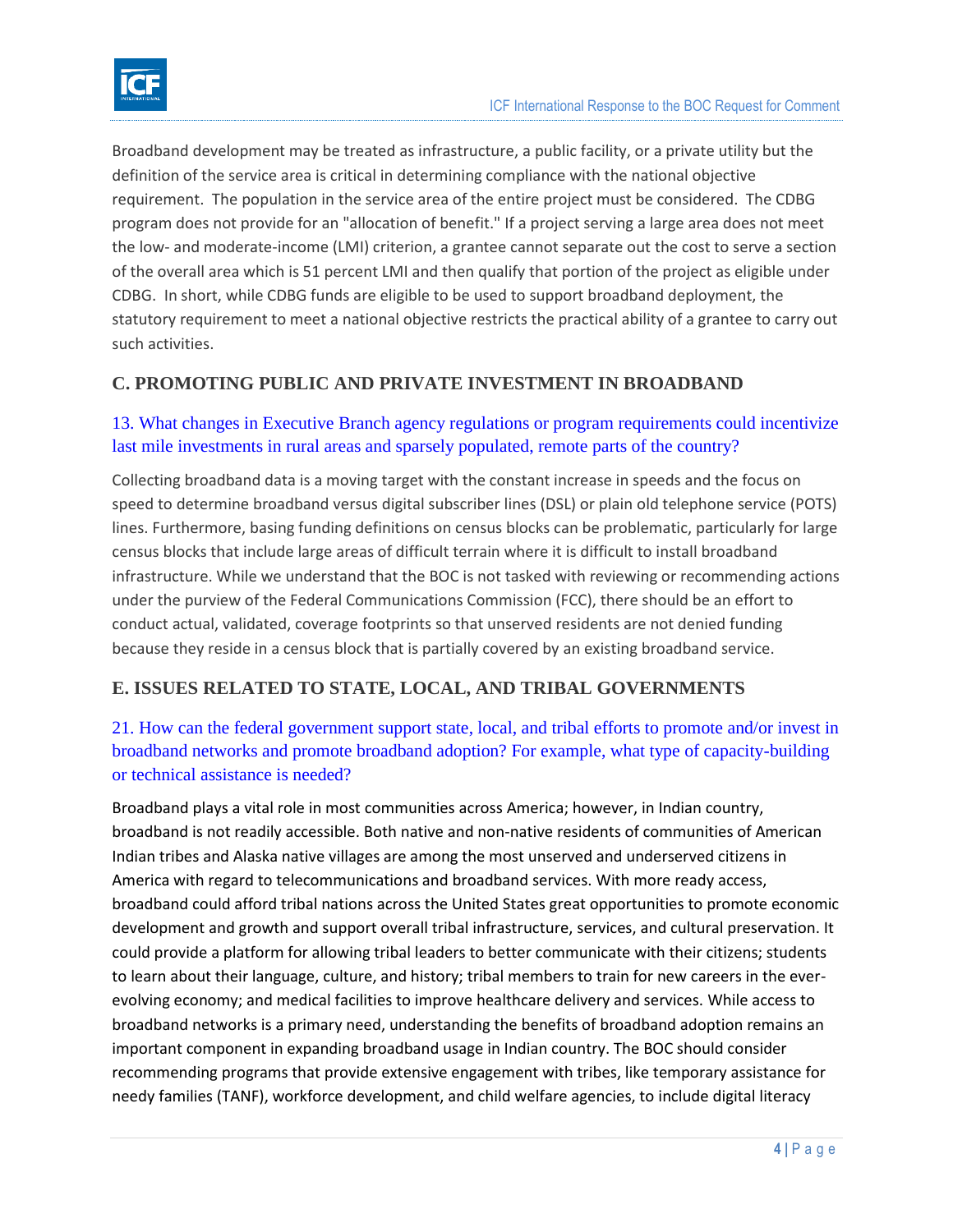

 $\overline{\phantom{a}}$ 

training as a standard training component for all recipients. The training could use the Digital Literacy Toolkit, created by NTIA, which shares best practices developed from broadband adoption and digital literacy projects funded by BTOP. By driving the benefits of broadband, tribal leaders can then better work with providers, or create their own as in the case of the Navajo Nation, to take advantage of other programs like the FCC's Tribal Mobility Fund which supports the deployment of mobile voice and broadband services to unserved tribal lands.

## **F. ISSUES RELATED TO VULNERABLE COMMUNITIES AND COMMUNITIES WITH LIMITED OR NO BROADBAND**

### 23. How can the federal government make broadband technologies more available and relevant for vulnerable populations?

While rural America experiences a lack of broadband access, this scenario is not limited to sparsely populated areas. In many urban low-income communities, broadband access and adoption is lagging behind. The rate of change in broadband adoption is actually slowing down for the lowest income households.<sup>6</sup> The Pew Research Center recently published a study that five million households with school-age children do not have high-speed Internet service at home, constituting nearly 20 percent of families with children between six and 17 years.<sup>7</sup> Cost remains a significant factor in broadband adoption with roughly half of Americans who rely on smartphones for broadband access cancelling their cell phone service because of financial hardship.<sup>8</sup> While the FCC is beginning its process to reform the Lifeline program, the Administration should look to implement several pilot programs to determine how taking an approach that focuses on a specific neighborhood or development would impact low-income residents. While the FCC's Low Income Pilot Program focused on how a variety of marketing efforts, speed offerings and price points impact low income broadband adoption, they did not involve diverse stakeholder groups, like community anchor institutions, housing authorities or digital literacy advocates to work with low-income residents. The Administration should bring together low-income housing developers, internet service providers, digital literacy trainers to determine a cost-effective and sustainable model to provide broadband access to residents. Included in the pilot should be the primary application that would be considered a driver for broadband adoption. This could be workforce training, distance learning or healthcare. Working with providers who have access to federal funds, the pilot would serve as a test bed to evaluate and determine, with empirical evidence, which specific policies and regulations create challenges to implement broadband services across multiple, existing federal

 $6$  Computer and Internet Use in the United States: 2013 (American Community Survey Reports, Nov. 2014), Table 1, available at: [http://www.census.gov/history/pdf/2013computeruse.pdf.](http://www.census.gov/history/pdf/2013computeruse.pdf)

<sup>7</sup> John Horrigan, *The Numbers Behind the Homework Gap* (Pew Research Center FacTank blog, April 20, 2015), available at: [http://www.pewresearch.org/fact-tank/2015/04/20/the-numbers-behind-the-broadband-homework](http://www.pewresearch.org/fact-tank/2015/04/20/the-numbers-behind-the-broadband-homework-gap/)[gap/](http://www.pewresearch.org/fact-tank/2015/04/20/the-numbers-behind-the-broadband-homework-gap/) African-American and Latino families in this category trail white Americans by 10 percentage points. <sup>8</sup> Pew Research Center, U.S. Smartphone Use in 2015 at 14 (April 1, 2015) available at: <http://www.pewinternet.org/2015/04/01/us-smartphone-use-in-2015/>